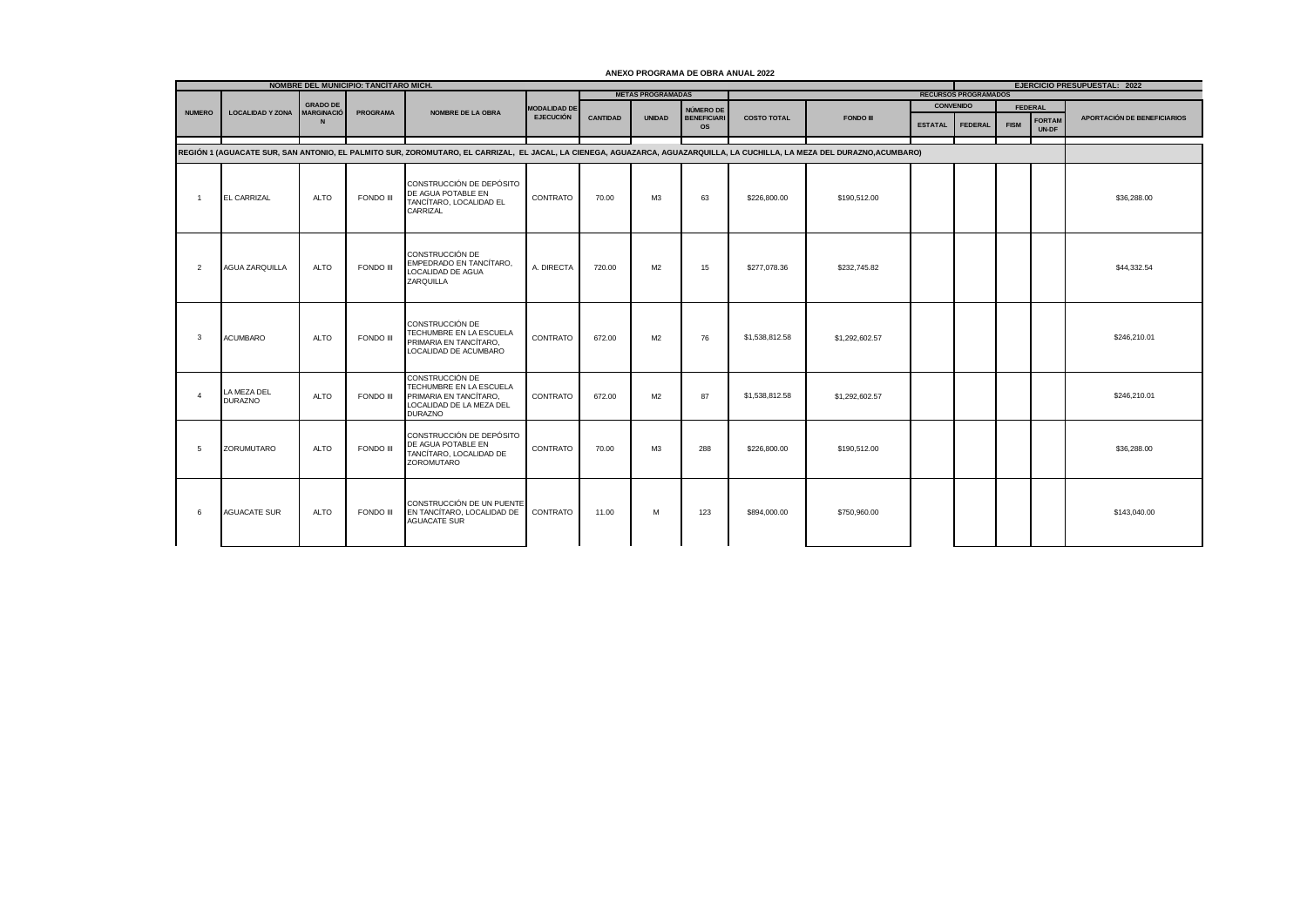|                                                                                                                                                            | NOMBRE DEL MUNICIPIO: TANCITARO MICH. |                               |                 |                                                                                                                               |                     |                 |                          |                                 |                    |                  |                | EJERCICIO PRESUPUESTAL: 2022 |             |                        |                                    |  |  |
|------------------------------------------------------------------------------------------------------------------------------------------------------------|---------------------------------------|-------------------------------|-----------------|-------------------------------------------------------------------------------------------------------------------------------|---------------------|-----------------|--------------------------|---------------------------------|--------------------|------------------|----------------|------------------------------|-------------|------------------------|------------------------------------|--|--|
|                                                                                                                                                            |                                       |                               |                 |                                                                                                                               |                     |                 | <b>METAS PROGRAMADAS</b> |                                 |                    |                  |                | <b>RECURSOS PROGRAMADOS</b>  |             |                        |                                    |  |  |
| <b>NUMERO</b>                                                                                                                                              | <b>LOCALIDAD Y ZONA</b>               | <b>GRADO DE</b><br>MARGINACIÓ | <b>PROGRAMA</b> | <b>NOMBRE DE LA OBRA</b>                                                                                                      | <b>MODALIDAD DE</b> |                 |                          | NÚMERO DE                       |                    |                  |                | <b>CONVENIDO</b>             |             | <b>FEDERAL</b>         |                                    |  |  |
|                                                                                                                                                            |                                       | N                             |                 |                                                                                                                               | <b>EJECUCIÓN</b>    | <b>CANTIDAD</b> | <b>UNIDAD</b>            | <b>BENEFICIARI</b><br><b>OS</b> | <b>COSTO TOTAL</b> | <b>FONDO III</b> | <b>ESTATAL</b> | <b>FEDERAL</b>               | <b>FISM</b> | <b>FORTAM</b><br>UN-DF | <b>APORTACIÓN DE BENEFICIARIOS</b> |  |  |
| REGIÓN 2 (APO DEL ROSARIO, PATAMBURO, SOLEDAD PONIENTE, SAN ISIDRO, CORONITA, EL HUESO, HUARICHO, EL CHIRIMOYO, LA SIDRA, OJOZARCO, LAS JOYAS DEL MAGUEY). |                                       |                               |                 |                                                                                                                               |                     |                 |                          |                                 |                    |                  |                |                              |             |                        |                                    |  |  |
| $\overline{7}$                                                                                                                                             | <b>SAN ISIDRO</b>                     | <b>ALTO</b>                   | FONDO III       | MEJORAMIENTO DE VIVIENDA<br>EN TANCÍTARO. LOCALIDAD DE<br><b>SAN ISIDRO</b>                                                   | CONTRATO            | 5.00            | <b>ACCIONES</b>          | 15                              | \$125,000.00       | \$105,000.00     |                |                              |             |                        | \$20,000.00                        |  |  |
| 8                                                                                                                                                          | <b>APO</b>                            | <b>ALTO</b>                   | FONDO III       | CONSTRUCCIÓN DE PAVIMENTO<br>DE LA CALLE EMILIANO ZAPATA<br>EN TANCÍTARO. LOCALIDAD DE<br>APO DEL ROSARIO                     | CONTRATO            | 1400.00         | M2                       | 1738                            | \$2,800,000.00     | \$2,352,000.00   |                |                              |             |                        | \$448,000.00                       |  |  |
| 9                                                                                                                                                          | <b>APO</b>                            | <b>ALTO</b>                   | FONDO III       | CONSTRUCCIÓN DE RED DE<br>AGUA POTABLE EN LA CALLE<br>EMILIANO ZAPATA EN<br>TANCITARO, LOCALIDAD DE APO<br><b>DEL ROSARIO</b> | CONTRATO            | 600.00          | М                        | 1738                            | \$510,000.00       | \$428,400.00     |                |                              |             |                        | \$81,600.00                        |  |  |
| 10                                                                                                                                                         | PATAMBURO                             | <b>ALTO</b>                   | FONDO III       | CONSTRUCCIÓN DE PAVIMENTO<br>DE CALLE FRENTE A LA<br>ESCUELA EN TANCÍTARO,<br>LOCALIDAD DE PATAMBURO                          | CONTRATO            | 1080.00         | M2                       | 219                             | \$2,024,946.00     | \$1,700,954.64   |                |                              |             |                        | \$323,991.36                       |  |  |
| 11                                                                                                                                                         | <b>OJO ZARCO</b>                      | <b>ALTO</b>                   | FONDO III       | CONSTRUCCIÓN DE SISTEMA<br>DE AGUA POTABLE, PRIMERA<br>ETAPA EN TANCITARO,<br>LOCALIDAD DE OJO ZARCO                          | <b>CONTRATO</b>     | 1000.00         | M                        | 170                             | \$800,000.00       | \$672,000.00     |                |                              |             |                        | \$128,000.00                       |  |  |
|                                                                                                                                                            |                                       |                               |                 | REGIÓN 3 ENANDIRO, LAS JUNTAS DE ENANDIRO, LA TINAJA, EL CASTILLO, EL NOPAL, EL PINZAN).                                      |                     |                 |                          |                                 |                    |                  |                |                              |             |                        |                                    |  |  |
| 12                                                                                                                                                         | <b>ENANDIRO</b>                       | <b>ALTO</b>                   | FONDO III       | CONSTRUCCIÓN DE SISTEMA<br>DE AGUA POTABLE PRIMERA<br>ETAPA EN TANCÍTARO,<br>LOCALIDAD DE ENANDIRO                            | <b>CONTRATO</b>     | 1100.00         | M                        | 212                             | \$800,000.00       | \$672,000.00     |                |                              |             |                        | \$128,000.00                       |  |  |
| 13                                                                                                                                                         | <b>EL NOPAL</b>                       | <b>ALTO</b>                   | FONDO III       | MEJORAMIENTO DE VIVIENDA<br>EN TANCÍTARO, LOCALIDAD EL<br><b>NOPAL</b>                                                        | A. DIRECTA          | 5.00            | <b>ACCIONES</b>          | 15                              | \$125,000.00       | \$105,000.00     |                |                              |             |                        | \$20,000.00                        |  |  |
|                                                                                                                                                            |                                       |                               |                 | REGIÓN 4 (ARAPARICUARO, LA SOLEDAD ORIENTE, EL FRESNITO, LA PEÑA AGUA NUEVA.)                                                 |                     |                 |                          |                                 |                    |                  |                |                              |             |                        |                                    |  |  |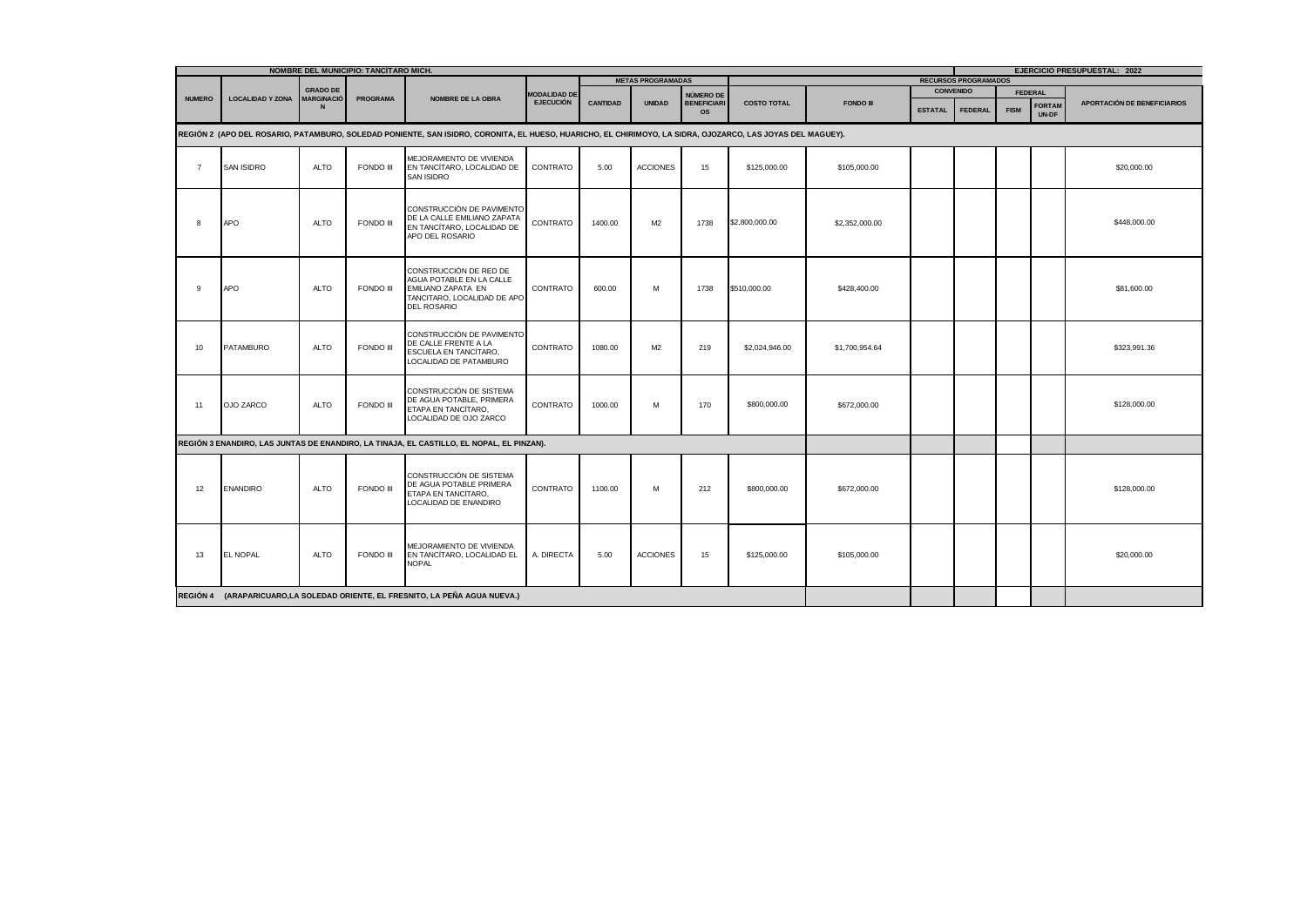|               | NOMBRE DEL MUNICIPIO: TANCITARO MICH. | <b>EJERCICIO PRESUPUESTAL: 2022</b> |                 |                                                                                                                     |                     |                 |                          |                                 |                    |                  |                |                             |             |                        |                             |
|---------------|---------------------------------------|-------------------------------------|-----------------|---------------------------------------------------------------------------------------------------------------------|---------------------|-----------------|--------------------------|---------------------------------|--------------------|------------------|----------------|-----------------------------|-------------|------------------------|-----------------------------|
|               |                                       |                                     |                 |                                                                                                                     |                     |                 | <b>METAS PROGRAMADAS</b> |                                 |                    |                  |                | <b>RECURSOS PROGRAMADOS</b> |             |                        |                             |
|               |                                       | <b>GRADO DE</b>                     |                 |                                                                                                                     | <b>MODALIDAD DE</b> |                 |                          | NÚMERO DE                       |                    |                  |                | <b>CONVENIDO</b>            |             | <b>FEDERAL</b>         |                             |
| <b>NUMERO</b> | <b>LOCALIDAD Y ZONA</b>               | <b>MARGINACIÓ</b>                   | <b>PROGRAMA</b> | <b>NOMBRE DE LA OBRA</b>                                                                                            | <b>EJECUCIÓN</b>    | <b>CANTIDAD</b> | <b>UNIDAD</b>            | <b>BENEFICIARI</b><br><b>OS</b> | <b>COSTO TOTAL</b> | <b>FONDO III</b> | <b>ESTATAL</b> | <b>FEDERAL</b>              | <b>FISM</b> | <b>FORTAM</b><br>UN-DF | APORTACIÓN DE BENEFICIARIOS |
| 14            | <b>AGUA NUEVA</b>                     | <b>ALTO</b>                         | FONDO III       | CONSTRUCCIÓN DE<br>TECHUMBRE EN LA ESCUELA<br>PRIMARIA EN TANCÍTARO.<br>LOCALIDAD DE AGUA NUEVA                     | CONTRATO            | 672.00          | M <sub>2</sub>           | 165                             | \$1,538,812.58     | \$1,292,602.57   |                |                             |             |                        | \$246,210.01                |
|               |                                       |                                     |                 | REGIÓN 5 (CONDEMBARO, EL CORTIJO, BARRANQUILLAS, PUCUARO, LOS LLANITOS, LA ALBERCA, EL CHILAR, EL CUATE, EL TIZATE) |                     |                 |                          |                                 |                    |                  |                |                             |             |                        |                             |
| 15            | <b>EL ZAPOTE</b>                      | <b>MEDIO</b>                        | FONDO III       | CONSTRUCCIÓN DE RED<br>ELÉCTRICA EN TANCÍTARO.<br>LOCALIDAD EL ZAPOTE                                               | CONTRATO            | 410.00          | M                        | 368                             | \$492,000.00       | \$413,280.00     |                |                             |             |                        | \$78,720.00                 |
| 16            | <b>BARRANQUILLAS</b>                  | <b>ALTO</b>                         | FONDO III       | CONSTRUCCIÓN DE PAVIMENTO<br>EN LA ENTRADA PRINCIPAL EN<br>TANCÍTARO. LOCALIDAD DE<br><b>BARRANQUILLAS</b>          | CONTRATO            | 1330.00         | M <sub>2</sub>           | 619                             | \$2,725,669.98     | \$2,349,715.50   |                |                             |             |                        | \$436,107.20                |
| 17            | LA ALBERCA                            | ALTO                                | FONDO III       | CONSTRUCCIÓN DE UNA AULA<br>EN LA TELESECUNDARIA EN<br>TANCÍTARO. LOCALIDAD DE LA<br><b>ALBERCA</b>                 | CONTRATO            | 48.00           | M <sub>2</sub>           | 40                              | \$406,443.00       | \$341,412.12     |                |                             |             |                        | \$65,030.88                 |
| 18            | EL CUATE                              | <b>MEDIO</b>                        | FONDO III       | CONSTRUCCIÓN DE<br>ALCANTARILLA PLUVIAL EN<br>TANCÍTARO, LOCALIDAD EL<br><b>CUATE</b>                               | A. DIRECTA          | 35.00           | M                        | 123                             | \$180,000.00       | \$151,200.00     |                |                             |             |                        | \$28,800.00                 |
| 19            | EL CORTIJO                            | <b>ALTO</b>                         | FONDO III       | CONSTRUCCIÓN DE PAVIMENTO<br>DE LA CALLE PRINCIPAL EN<br>TANCÍTARO, LOCALIDAD EL<br>CORTIJO                         | CONTRATO            | 600.00          | M <sub>2</sub>           | 113                             | \$1,124,970.00     | \$944,974.80     |                |                             |             |                        | \$179,995.20                |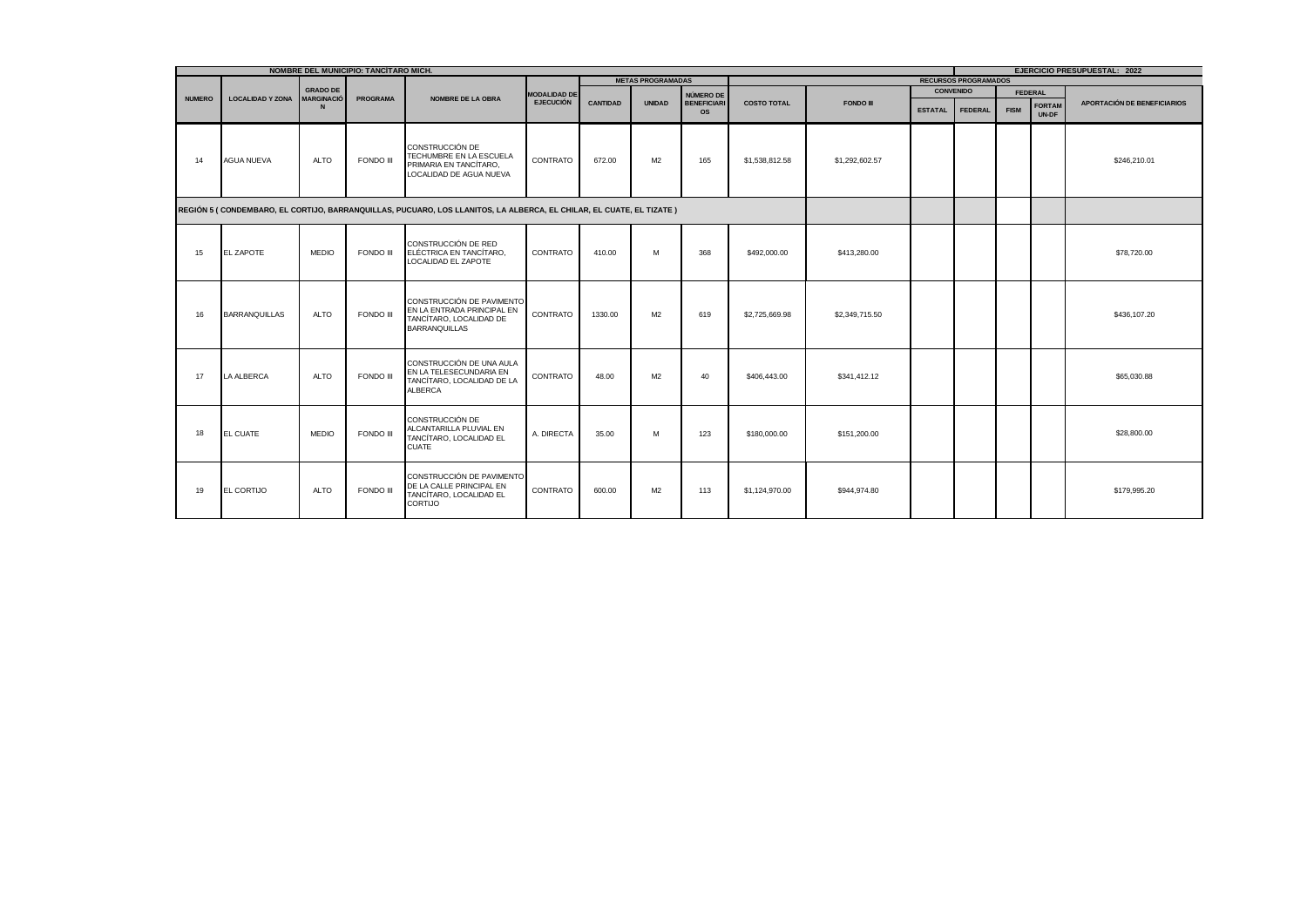| NOMBRE DEL MUNICIPIO: TANCITARO MICH. |                                                                                                                                            |                                      |                 |                                                                                                                           |                     |                 |                                                         |                                 |                    |                  | <b>EJERCICIO PRESUPUESTAL: 2022</b> |                  |             |                        |                                    |
|---------------------------------------|--------------------------------------------------------------------------------------------------------------------------------------------|--------------------------------------|-----------------|---------------------------------------------------------------------------------------------------------------------------|---------------------|-----------------|---------------------------------------------------------|---------------------------------|--------------------|------------------|-------------------------------------|------------------|-------------|------------------------|------------------------------------|
|                                       |                                                                                                                                            |                                      |                 |                                                                                                                           |                     |                 | <b>METAS PROGRAMADAS</b><br><b>RECURSOS PROGRAMADOS</b> |                                 |                    |                  |                                     |                  |             |                        |                                    |
| <b>NUMERO</b>                         | <b>LOCALIDAD Y ZONA</b>                                                                                                                    | <b>GRADO DE</b><br><b>MARGINACIÓ</b> | <b>PROGRAMA</b> | <b>NOMBRE DE LA OBRA</b>                                                                                                  | <b>MODALIDAD DE</b> |                 |                                                         | NÚMERO DE                       |                    |                  |                                     | <b>CONVENIDO</b> |             | <b>FEDERAL</b>         |                                    |
|                                       |                                                                                                                                            | N                                    |                 |                                                                                                                           | <b>EJECUCIÓN</b>    | <b>CANTIDAD</b> | <b>UNIDAD</b>                                           | <b>BENEFICIARI</b><br><b>OS</b> | <b>COSTO TOTAL</b> | <b>FONDO III</b> | <b>ESTATAL</b>                      | <b>FEDERAL</b>   | <b>FISM</b> | <b>FORTAM</b><br>UN-DF | <b>APORTACIÓN DE BENEFICIARIOS</b> |
|                                       | REGIÓN 6 (PAREO, LAS CANOAS, LOS OJOS DE AGUA, PALO PICADO, GARACHICO, PILA HONDA, EL CAHULOTE, EL PALMITO PONIENTE, EL CARACOL, APUNDARO) |                                      |                 |                                                                                                                           |                     |                 |                                                         |                                 |                    |                  |                                     |                  |             |                        |                                    |
| 20                                    | APUNDARO                                                                                                                                   | ALTO                                 | FONDO III       | CONSTRUCCIÓN DE PAVIMENTO<br>EN TANCÍTARO, LOCALIDAD DE<br>APUNDARO                                                       | CONTRATO            | 1140.00         | M2                                                      | 668                             | \$2,137,443.00     | \$1,795,452.12   |                                     |                  |             |                        | \$341,990.88                       |
| 21                                    | PAREO                                                                                                                                      | <b>ALTO</b>                          | FONDO III       | CONSTRUCCIÓN DE PAVIMENTO<br>POR EL COLEGIO EN<br>TANCÍTARO. LOCALIDAD DE<br>PAREO                                        | CONTRATO            | 900.00          | M <sub>2</sub>                                          | 825                             | \$1,687,455.00     | \$1,417,462.20   |                                     |                  |             |                        | \$269,992.80                       |
| 22                                    | PAREO                                                                                                                                      | <b>ALTO</b>                          | FONDO III       | CONSTRUCCIÓN DE<br>ALCANTARILLA PLUVIAL SALIDA<br>AL AGUACATE PONIENTE EN<br>TANCÍTARO, LOCALIDAD DE<br>PAREO             | CONTRATO            | 180.00          | M                                                       | 825                             | \$1,232,286.97     | \$1,035,121.05   |                                     |                  |             |                        | \$197,165.92                       |
| 23                                    | PALO PICADO                                                                                                                                | <b>ALTO</b>                          | FONDO III       | CONSTRUCCIÓN DE CANCHA<br>DE USOS MULTIPLES EN LA<br><b>ESCUELA PRIMARIA EN</b><br>TANCÍTARO, LOCALIDAD DE<br>PALO PICADO | CONTRATO            | 220.00          | M <sub>2</sub>                                          | 66                              | \$320,000.00       | \$268,800.00     |                                     |                  |             |                        | \$51,200.00                        |
| 24                                    | OJOS DE AGUA                                                                                                                               | <b>ALTO</b>                          | FONDO III       | CONSTRUCCIÓN DE CERCO<br>PERIMETRAL EN LA ESCUELA<br>PRIMARIA EN TANCÍTARO,<br>LOCALIDAD DE OJOS DE AGUA                  | CONTRATO            | 35.00           | м                                                       | 142                             | \$553,824.16       | \$465,212.29     |                                     |                  |             |                        | \$88,611.87                        |
|                                       |                                                                                                                                            |                                      |                 | REGIÓN 7 (URINGUITIRO, LOS FRESNOS, EL REPARO, EL AGUACATE PONIENTE, SANTA CATARINA)                                      |                     |                 |                                                         |                                 |                    |                  |                                     |                  |             |                        |                                    |
| 25                                    | <b>AGUACATE</b><br><b>PONIENTE</b>                                                                                                         | <b>ALTO</b>                          | FONDO III       | CONSTRUCCIÓN DE<br>TECHUMBRE EN EL JARDIN DE<br>NIÑOS EN TANCÍTARO,<br>LOCALIDAD EL AGUACATE<br><b>PONIENTE</b>           | CONTRATO            | 264.00          | M <sub>2</sub>                                          | 165                             | \$430,138.71       | \$361,316.52     |                                     |                  |             |                        | \$68,822.19                        |
| 26                                    | <b>URINGUITIRO</b>                                                                                                                         | <b>ALTO</b>                          | FONDO III       | CONSTRUCCIÓN DE UN PUENTE<br>EN TANCÍTARO, LOCALIDAD DE<br><b>URINGUITIRO</b>                                             | CONTRATO            | 7.00            | M                                                       | 678                             | \$568,909.09       | \$477,883,64     |                                     |                  |             |                        | \$91,025.45                        |